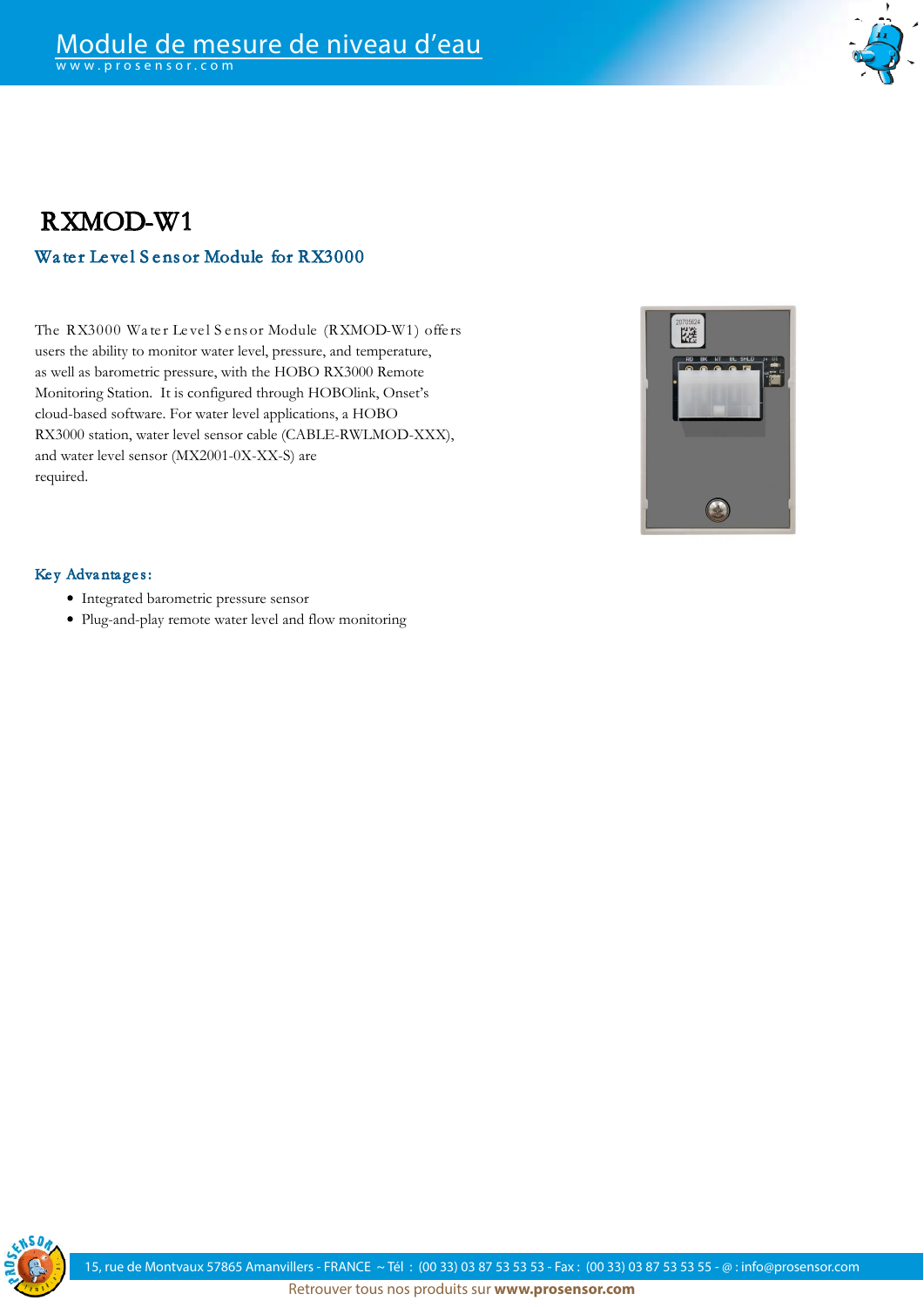# Module de mesure de niveau d'eau

w w w . p r o s e n s o r . c o m

### RXMOD-W1 S pe cifica tions

| <b>Barometric Pressure</b>   |                                                                                                                   |
|------------------------------|-------------------------------------------------------------------------------------------------------------------|
| <b>Operation Range</b>       | 66 to 107 kPa (9.57 to 15.52 psia)                                                                                |
| Temperature Calibrated Range | $-20$ to 50 $\mathrm{^{\circ}C}$ (-4 to 122 $\mathrm{^{\circ}C}$ )                                                |
| Accuracy                     | $\pm 0.2$ kPa ( $\pm 0.029$ psi) over full temperature range at fixed pressure; maximum error $\pm 0.5\%$<br>FS   |
| Water Level Accuracy*        | Typical error: $\pm 0.075\%$ FS, 0.3 cm (0.01 ft) water<br>Maximum error: $\pm 0.15\%$ FS, 0.6 cm (0.02 ft) water |
| Resolution                   | $\leq 0.01$ kPa (0.0015 psi)                                                                                      |
| Response Time                | <1 second at a stable temperature                                                                                 |
| Stability (Drift)            | $\leq 0.01$ kPa (0.0015 psi) per year                                                                             |

### Water level system accuracy is the sum of the barometric accuracy (above) and the water level sensor a ccura cy (be low).

|                                                              | Pressure (Absolute) and Water Level Measurements MX2001-01-S and MX2001-01-Ti-S                                                                                                          |
|--------------------------------------------------------------|------------------------------------------------------------------------------------------------------------------------------------------------------------------------------------------|
| Operation Range                                              | 0 to 207 kPa (0 to 30 psia); approximately 0 to 9 m (0 to 30 ft) of water depth at sea<br>level, or 0 to 12 m (0 to 40 ft) of water at 3,000 m (10,000 ft) of altitude                   |
| <b>Factory Calibrated Range</b>                              | 69 to 207 kPa (10 to 30 psia), 0 to 40C (32 to 104F)                                                                                                                                     |
| <b>Burst Pressure</b>                                        | 310 kPa (45 psia) or 18 m (60 ft) depth                                                                                                                                                  |
| Water Level Accuracy*                                        | Typical error: 0.05% FS, 0.5 cm (0.015 ft) water<br>Maximum error: 0.1% FS, 1.0 cm (0.03 ft) water                                                                                       |
| Raw Pressure Accuracy**                                      | 0.3% FS, 0.62 kPa (0.09 psi) maximum error                                                                                                                                               |
| Resolution                                                   | <0.02 kPa (0.003 psi), 0.21 cm (0.007 ft) water                                                                                                                                          |
| Pressure Response Time (90%)***                              | <1 second at a stable temperature                                                                                                                                                        |
| Pressure (Absolute) and Water Level Measurements MX2001-02-S |                                                                                                                                                                                          |
| <b>Operation Range</b>                                       | 0 to 400 kPa (0 to 58 psia); approximately 0 to 30.6 m (0 to 100 ft) of water depth at sea<br>level, or $0$ to $33.6$ m $(0$ to $111$ ft) of water at<br>3,000 m (10,000 ft) of altitude |
| <b>Factory Calibrated Range</b>                              | 69 to 400 kPa (10 to 58 psia), 0 to 40C (32 to 104F)                                                                                                                                     |
| <b>Burst Pressure</b>                                        | 500 kPa (72.5 psia) or 40.8 m (134 ft) depth                                                                                                                                             |
| Water Level Accuracy*                                        | Typical error: 0.05% FS, 1.5 cm (0.05 ft) water<br>Maximum error: 0.1% FS, 3.0 cm (0.1 ft) water                                                                                         |
| Raw Pressure Accuracy**                                      | 0.3% FS, 1.20 kPa (0.17 psi) maximum error                                                                                                                                               |
| Resolution                                                   | <0.04 kPa (0.006 psi), 0.41 cm (0.013 ft) water                                                                                                                                          |
| Pressure Response Time (90%)***                              | <1 second at a stable temperature                                                                                                                                                        |
| Pressure (Absolute) and Water Level Measurements MX2001-03-S |                                                                                                                                                                                          |
| <b>Operation Range</b>                                       | 0 to 850 kPa (0 to 123.3 psia); approximately 0 to 76.5 m (0 to 251 ft) of water depth at<br>sea level, or 0 to 79.5 m (0 to 262 ft) of water at 3,000 m (10,000 ft) of altitude         |
| <b>Factory Calibrated Range</b>                              | 69 to 850 kPa (10 to 123.3 psia), 0 to 40C (32 to 104F)                                                                                                                                  |
| <b>Burst Pressure</b>                                        | 1,200 kPa (174 psia) or 112 m (368 ft) depth                                                                                                                                             |
| Water Level Accuracy*                                        | Typical error: 0.05% FS, 3.8 cm (0.125 ft) water<br>Maximum error: 0.1% FS, 7.6 cm (0.25 ft) water                                                                                       |
| Raw Pressure Accuracy**                                      | $0.3\%$ FS, 2.55 kPa $(0.37 \text{ psi})$ maximum error                                                                                                                                  |
| Resolution                                                   | <0.085 kPa (0.012 psi), 0.87 cm (0.028 ft) water                                                                                                                                         |
| Pressure Response Time (90%)***                              | <1 second at a stable temperature                                                                                                                                                        |
|                                                              | $P_1$ (A1 1.) $1WU$ , $T = 1M$ (and $1W^{2}$ ) (and $1W^{2}$ ) (and $1M^{2}$ ) (and $1M^{2}$ ) (b)                                                                                       |

Pressure (Absolute) and Water Level Measurements MX2001-04-S and MX2001-04-Ti-S